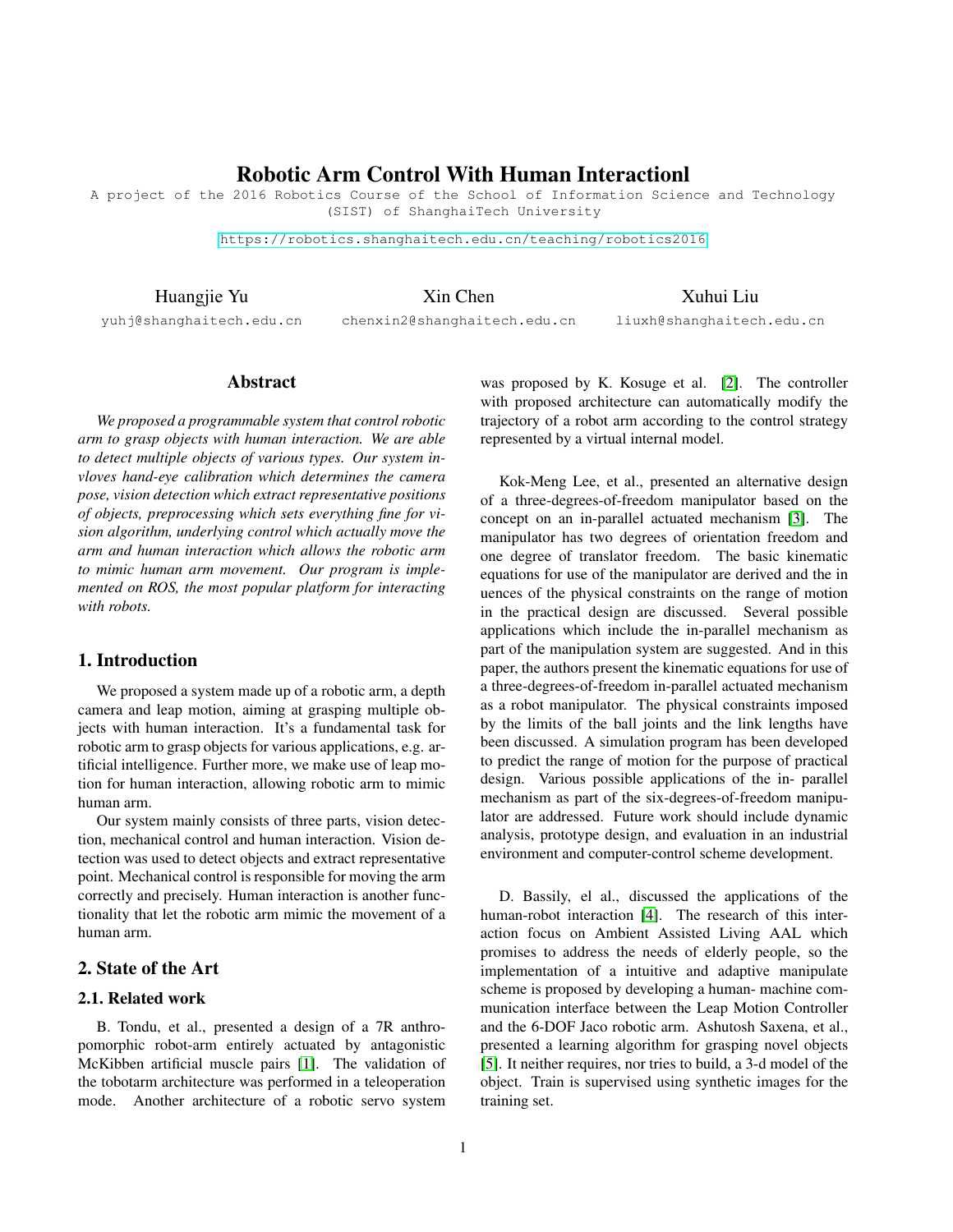Sergey Levine, et al., describe a learning-based approach to hand-eye coordination for robotic grasping from monocular images using a CNN [\[6\]](#page-4-5). The network observes the spatial relationship between the gripper and objects in the scene, thus learning hand-eye coordination. They use this network to servo the gripper in real time to achieve successful grasps. For the training parts, they collected over 800,000 grasp attempts over the course of two months, using between 6 and 14 robotic manipulators at any given time, with differences in camera placement and hardware. The evaluation demonstrates that this method achieves effective real-time control, can successfully grasp novel objects, and corrects mistakes by continuous servoing.

Moran, et al., described a history of robotic arms [\[7\]](#page-4-6).The most obvious method in robotic arm evolution was adapted along the lines of human anatomy and kinesiology. So recent robotics arm contains 4 parts: shoulder joint, elbow joint, wrist joint and hand. Karbasi, et al., presented a distance technique for hand detection with Microsoft Kinect [\[8\]](#page-4-7). First, Kinect sensor was used to obtain depth image information. Second, background subtraction and interactive method for shadow removal are applied to reduce noise from the depth image. Then it uses Microsoft SDK for extraction process and segmentation.

S. Rosa, et al., implements a system containing a 7-DOF robotic arm for object detection, learning and grasping using vocal information [\[9\]](#page-4-8). The program was implemented in ROS and was made up of six nodes: manager node, Julius node, move node, PCL node, festival node and compute node. The information stream starts from Julius node and ends with the move node, managed by manager node. The Julius node is responsible for interpreting user vocal commands. The PCL node implements object recognition. The festival node interacts with the users with voice. The computer node computes the 3D pose of the object for grasping. The move node implements path planning based on the MoveIt package for ROS.

They used Julius for interpreting user commands and vocal feedback. For detection, they first reconstruct point clouds using MeshLab and Poisson Surface Reconstruction; then the scene was segmented and objects are extracted using Euclidean clustering step. A path planning algorithm together with an inverse kinematic solver has been used for the generation of suitable trajectories to move the robotic arm from its starting pose to the target pose.

#### 2.2. Mean Shift

Mean Shift is a very effective algorithm for classification and object tracing [\[10\]](#page-4-9). Oliver Kroemer et al. use this algorithm to implement robot grasping in Active Learning using Mean Shift Optimization for Robot Grasping. They suppose a new robot learning framework for reproducing the ability which is learning point of view in robot grasping. To implement this, at first,they let robot observe a few good grass by demonstration and learns a value function for these these grasps using Gaussian process regression. Then, choose grasps which are optimal with respect to this value function using a mean-shift optimization approach and tires them out the real system. Finally, upon every completed trial, the value function is updated, and in the following trials it is more likely to choose even better grasping points. We don't use mean shift for optimization like the algorithm of this paper, but we use mean-shift to classify these point cloud accurately.

Ferran RIGUAL et al. use RANSAC with Mean Shift clustering to improve the performance of their algorithm in the case of multiple instance recognition in [\[11\]](#page-4-10). In their work they address the problem of object detection for the purpose of object manipulation in a service robotics scenario. They implement several state-of-the-art object detection methods, and select the best performance. During the evaluation, they find three main practical limitations of current methods which are identified in relation with longrange object detection, grasping point detection and automatic learning of new objects; and propose practical solutions.

### 2.3. ROS packages

### 2.3.1 Schunk canopen driver

schunk canopen driver privides a driver interface for the Schunk LWA4P robot arm through the CANOPEN interface [\[12\]](#page-4-11). It also provides a simple interface that accepts position commands and another interface for ros control. The package offers two different interfaces, which both differ in the action topics, parameters and the way commanded waypoints are interpreted by the hardware.

The simpler profile-position-interface accepts series of waypoints which the robot will drive to with internal interpolation. It is not guaranteed (and might almost never happen), that all joints finish moving at the same time. If multiple waypoints are given, a new waypoint is started for all joints at the same time as soon as the last joint reached it's previous destination. Ramping up and down between waypoints is done by the robot internally depending on it's configuration. The ramping setup will be treated later on.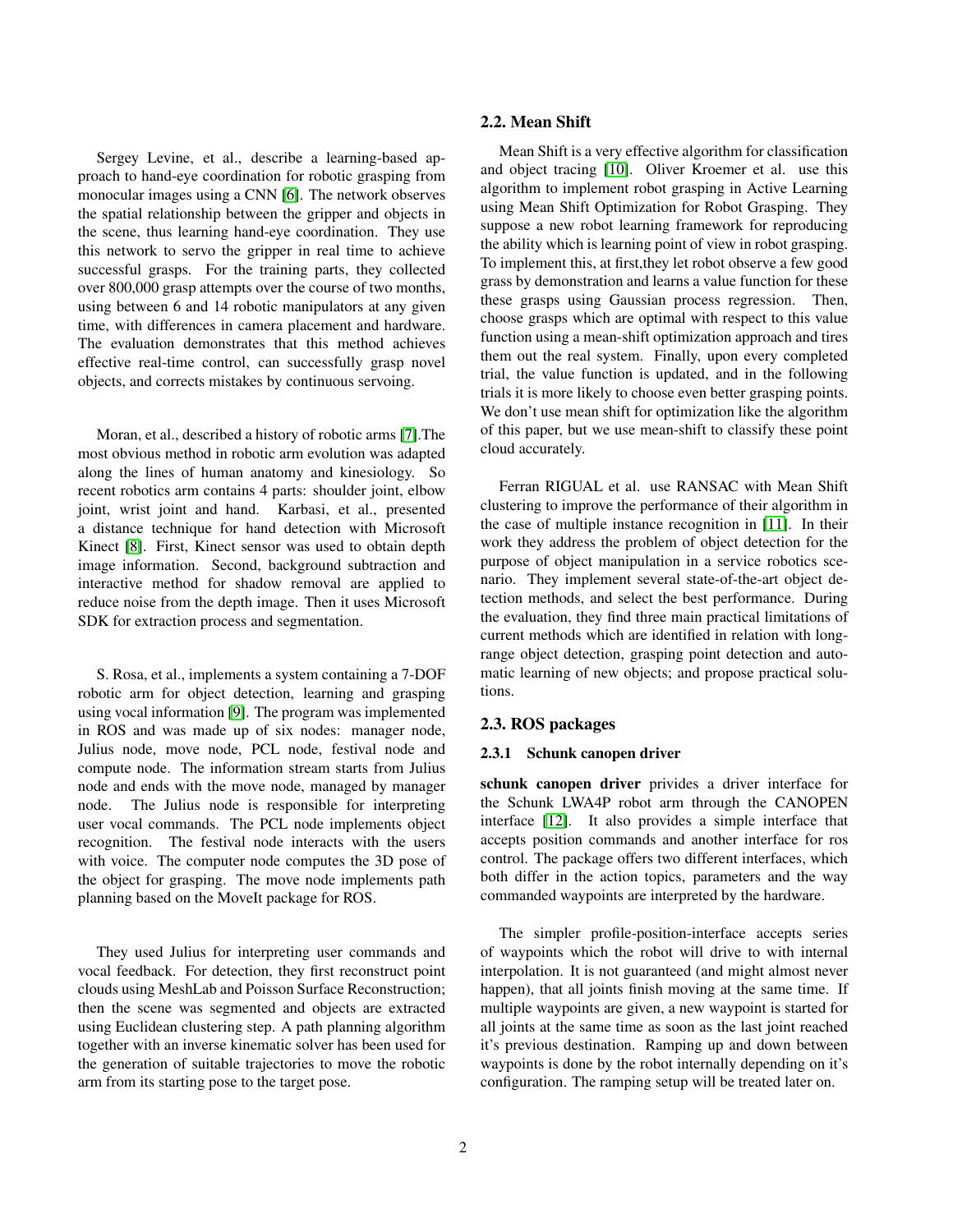The ros-control-interface provides a position controller in joint space which will interpolate between waypoints inside the controller (on the host PC). You can set joint velocities and time constraints for each waypoint which the controller will take care of.

## 2.3.2 Leap motion

leap-motion is a ROS driver for interfacing with the Leap Motion 3D gesture sensor [\[13\]](#page-4-12). The Leap is capable of tracking the fingers and palm of a user with millimeter accuracy. The sensor is capable of producing the following information:3D position for palms of both hands and all 10 fingers, 3D direction vector for all fingers and hands, 3D normal vector for palm.

Through Leap-ROS, you can find the pose of each hand which has be recognized about 90HZ. Then I will focus on the introduction on the way to using this package in detail. First, Install the driver and SDK from manufacturer's site. Then, start the Leap Motion driver.

Thel leap motion driver utilizes the offcial Leap SDK for Linux in order to talk to the device. Currently it does not have all the capabilities the SDK provides, but it is easy to extend. The driver currently provides the following: Single hand 3D Palm Position, Normal Vector, Pose (pitch, yaw and roll), Single hand 3D Hand Direction Vector and All Finger joints [thumb, index, middle, ring, pinky] positions. This information is encompassed in the custom message leap motion/leapros.msg.

### 2.3.3 Openni2 launch

openni2 launch contains launch files for using opennicompliant devices in ROS [\[14\]](#page-4-13). It supports Asus Xtion, which is the device we are using, Xtion Pro, and multiple versions of the Primesense 1.08 and 1.09 cameras.

Openni2 provides a simple access to its rgb and depth information simply by subscribing a certain topic. In our project, we have used point cloud information which is also provided by default.

## 3. System Description

Our system consists of three separating parts: vision detection, mechanical control and human arm interaction. The vision detection part was used for finding objects and extracting representative points of the objects. The mechanical control part do the underlying moving. And human interaction function uses human arm gesture to control the robotic arm.

I will introduce the pipeline of out system. First, our program will, at some point, yields a point under the world coordinate system. This point is assumed to be close to the object, but not on it. It is recognized by the low-level controlling program who will give moving commands to the arm. Then the arm will move to that point. Now that the palm of the robotic arm is close to the object, we start controlling the arm with our own arm. The movements of our hands are calculated using leap motion, and are given to the controlling program who will again publish control commands to the robotic arm. Thus, it can mimic the gesture of human hands and grasp objects.

Before further processing, we first calibrate the depth camera and the palm of the robotic arm. This gives the transformation from camera to the palm. Since the transformation from palm to base, which determines the world coordinate system, is known in ROS, we are now able to transform points in camera frame to world frame.

Our working space is constrained on a table, the robotic arm is put near one edge of it and objects can be put anywhere on the table. The depth camera was fixed on the arm palm. To start with, we will set the robotic arm to a 'comfortable' position from which it is able to have a complete overview of the whole table and try not to include other objects.

The core vision algorithm in our system is **Mean Shift**, used for localize multiple objects. It is explained in detail in the next section.

Once we are able know the rough center for each object, we can tell Moveit! to plan a path. If no collision is detected, the robotic arm should know how to move there. To perform grasping, however, we need to place the finger exactly at the position of the object. To achieve this, we put a leap motion at the corner of the table. Leap motion can tell the movements of our hands. These movements are then used for calculating goal positions which are sent to the arm. The results look as if the robotic arm is mimicking the human arm.

There are difficulties though. We are unable to control the finger of the robotic arm which makes it impossible to actually grasp objects.

### 3.1. Program description

### 3.1.1 Hand-eye calibration

We wrote Matlab codes for calibrating camera and arm palm. The above code snippet gives an overall looking of our algorithm. *camerapose* represents camera pose under the coordinate system determined by check board. *hand*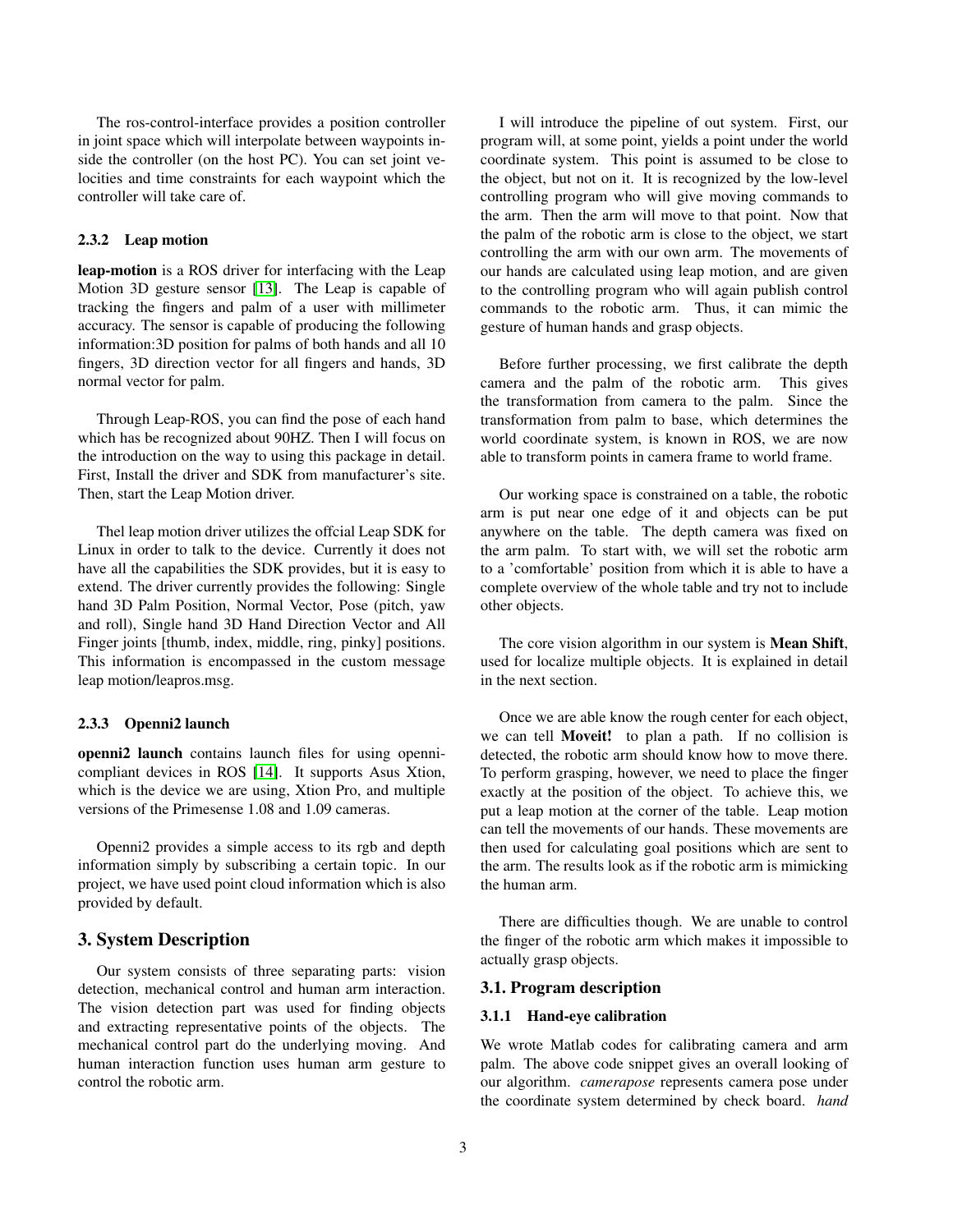```
count=1:
n1 = 11;
n2 = 11\Boxfor i=1:N-1
     for j=i+1:N\tilde{m}_1^1(:,:, count) = \text{inv}(camerapose(:,:,j))*(camerapose(:,:,i));
           \underline{m2} (:,:, count) = \underline{inv} (hand (:,:,j)) * (hand (:,:,i)) ;
            ...<br>count = count+1;
     end
\mathbf{a}daniilidis(n1,n2)
```
Figure 1. Calibration Code

represents hand pose under the coordinate system determined by arm base. The inverse operation gives the transformation from one pose to another. In the end, we will solve  $AX = XB$ , which in out program is *daniilidis* call. The final result  $X$  represents the transformation from camera to palm.

#### 3.1.2 Moveit!



Figure 2. Plan and Move

The above code snippet shows the framework of moving the arm. First, *gGraspPoints* stores centres for all object. We fetch the first center and check its validation, i.e., whether it is empty or is lying outside or below the table plane. Second, we set position target of the end effector to that point by calling *setPositionTarget()* and *plan()* . Finally, if we are confident to go, *OnlyPlan* is set to *false* and the trajectory controller will move the arm by calling *move()*.

#### 3.1.3 Mean Shift

The mean shift algorithm for getting each cluster contains three main parts:

Firstly, we should build Class MeanShift by input the basis-function or use the default function. Secondly, Function meanshift is to calculate the shift vector between the current center and each point based on a basis-function which measures this vector. In our experiment, we take Gaussian as the basis-function. We keep shifting each center until the shift vector below the threshold which depends on the accurate we want. The more accurate we want, the longer time this algorithm will take. Finally, Function cluster is to judge the cluster that each point belong to. These decision base on the clusters flags which are taken by these points from the Function meanshift.

| 5 | truct Cluster {<br>std::vector <float> mode;<br/>std::vector<std::vector<float>&gt; support;</std::vector<float></float>                                                                            |
|---|-----------------------------------------------------------------------------------------------------------------------------------------------------------------------------------------------------|
|   | Lass MeanShift {<br>ublic:<br>MeanShift() $\{ set \, kernel(NULL); \}$                                                                                                                              |
|   | // Decide the fundamental function for<br>// the weights of the vector bewteen shifted center and each point<br>MeanShift(<br>float (* kernel func)(float,float)) { set kernel(kernel func ); }     |
|   | // Calculate the shift vector of each point<br>std::vector <std::vector<float> &gt; meanshift(<br/>const std::vector<std::vector<float> &gt; &amp;, float);</std::vector<float></std::vector<float> |
|   | // Get each clusters from all point cloud<br>std::vector <cluster> cluster(<br/>const std::vector<std::vector<float> &gt; &amp;, float);</std::vector<float></cluster>                              |

Figure 3. Functions of Mean Shift Algorithm

### 3.2. Human Interaction

Human interaction is a interesting tool to play with. The robotic arm is able to mimic human hands, i.e., move the same as human hands move.

This function is implemented using a leap motion. Leap motion is a device used for tracking finger and palm translation. First, we align the coordinate system of leap motion with that of the robotics arm base joint. Then, human arm translation under the frame of leap motion is transformed to that under the frame of base joint. Finally, this translation is interpreted by Moveit! and, afterwards, sent to the robotic arm. Due to the alignment of both coordinate systems, the movements of robotic is the same as that of human arm.

## 4. System Evaluation

One of our goals is to grasp multiple objects as quickly and correctly as possible. To define "quickly", we come up with a measure: "touch 2 objects in 5 minutes, 3 objects in 10 minutes". The reason why we want to 'touching' instead of 'picking up' is that we have difficulties controlling fingers of the robotic arm. In experiments, we have implemented two vision algorithms: mean shift and blob. When using mean shift, time will increase exponentially as objects increases. While using blob, the detection can be done in several seconds.

Another goal of our project is that, as human arm moves,